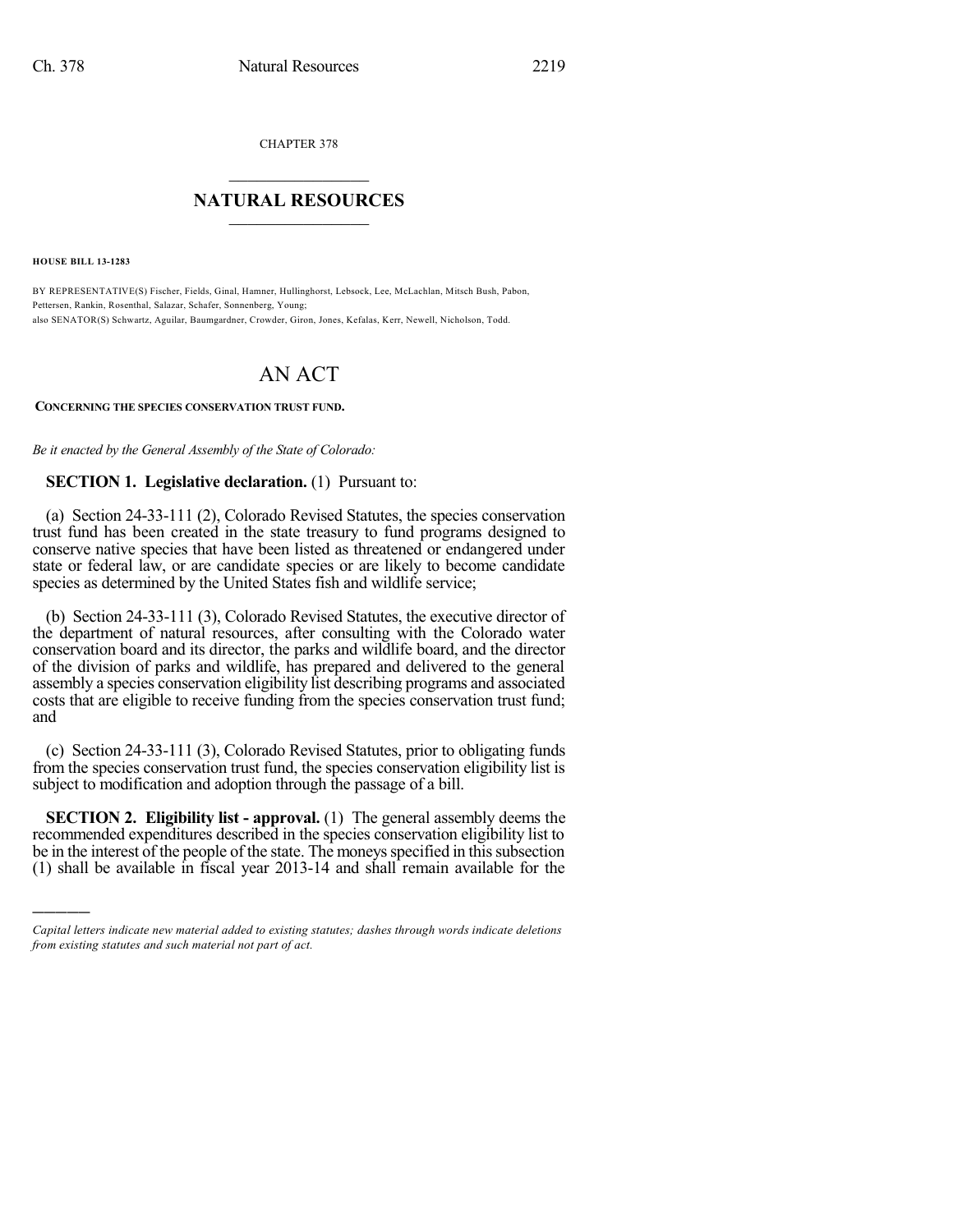designated purposes until they are fully expended:

(a) The executive director of the department of natural resourcesis authorized to obligate and expend four million dollars (\$4,000,000) from the species conservation trust fund for the following activities, programs, and species in the following amounts:

| <b>PROGRAM / SPECIES</b>                    | <b>AMOUNT</b> |
|---------------------------------------------|---------------|
| (I) Selenium Management Program             | 500,000<br>S. |
| (II) White River Management Plan            | \$<br>250,000 |
| (III) Instream Flow Water Acquisition       | 500,000<br>S  |
| (IV) Fountain Creek Fish Passage Project    | \$<br>250,000 |
| (V) Native Terrestrial Wildlife Habitat     | \$            |
| Management and Propagation                  | 10,000        |
| (VI) Native Terrestrial Wildlife Research,  | \$            |
| Monitoring, and Evaluation                  | 816,000       |
| (VII) Native Aquatic Wildlife Habitat and   | 500,000       |
| Population Management and Propagation       | \$            |
| (VIII) Native Aquatic Wildlife Research,    | S.            |
| Monitoring, and Evaluation                  | 324,000       |
| (IX) Wildlife Disease Management and        | 350,000       |
| Landscape Adaptation                        | S.            |
| (X) Natural Areas - Rare Plant Conservation | 500,000       |
| Program and Species Conservation            | \$            |
| <b>Total authorization:</b>                 | \$4,000,000   |

**SECTION 3.** In Colorado Revised Statutes, 39-29-109.3, **amend** (2)(e)(VI)(A) as follows:

**39-29-109.3. Operational account of the severance tax trust fund - repeal.** (2) Subject to the requirements of subsections (3) and (4) of this section, if the general assembly chooses not to spend up to one hundred percent of the moneys in the operational account as specified in subsection (1) of this section, the state treasurer shall transfer the following:

(e) To the species conservation trust fund created in section 24-33-111 (2) (a), C.R.S., the following amounts:

(VI) (A) For the state fiscal year commencing July 1, 2013, six million six hundred thousand FOUR MILLION dollars.